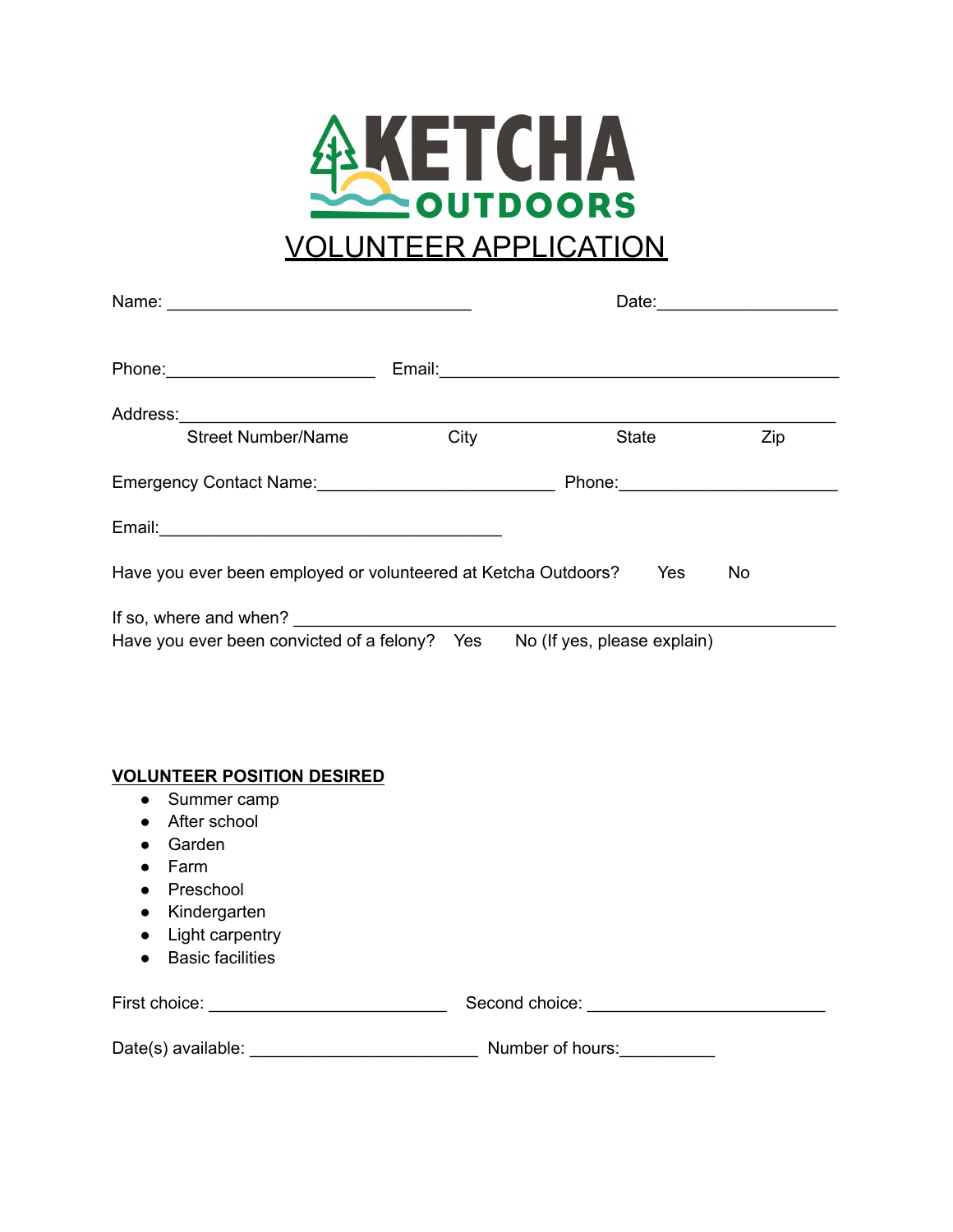Please list any skills, and/or educational, vocational, professional information that you could contribute to this volunteer opportunity:

**EMPLOYMENT HISTORY**

| <b>Street Number/Name</b>            |     | City | <b>State State</b>                                                                                            | Zip |
|--------------------------------------|-----|------|---------------------------------------------------------------------------------------------------------------|-----|
|                                      |     |      |                                                                                                               |     |
| May we contact your employer? Yes No |     |      | Phone Number: __________________                                                                              |     |
|                                      |     |      |                                                                                                               |     |
|                                      |     |      |                                                                                                               |     |
| <b>Street Number/Name</b>            |     | City | State                                                                                                         | Zip |
|                                      |     |      |                                                                                                               |     |
| May we contact your employer? Yes No |     |      | Phone Number: Management Phone Number:                                                                        |     |
| <b>VOLUNTEER HISTORY</b>             |     |      |                                                                                                               |     |
|                                      |     |      | Date(s):                                                                                                      |     |
|                                      |     |      |                                                                                                               |     |
|                                      |     |      | Phone: 2008 2010 2010 2021 2022 2022 2023 2024 2022 2022 2023 2024 2022 2023 2024 2025 2026 2027 2028 2021 20 |     |
| May we contact this organization?    | Yes | No   |                                                                                                               |     |
|                                      |     |      |                                                                                                               |     |